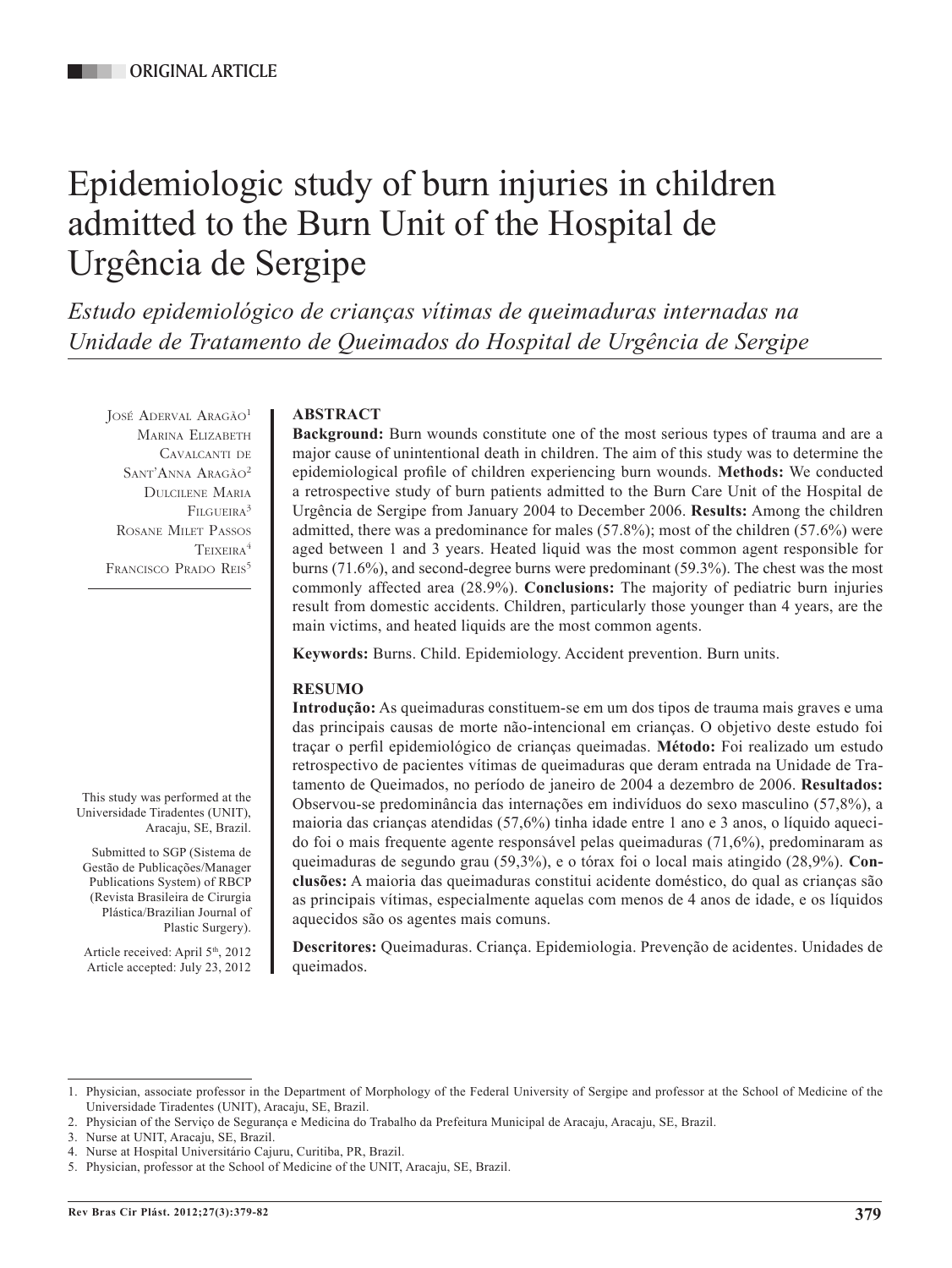#### **INTRODUCTION**

Burns are among the leading external causes of death in Brazil, second only to other violent causes such as traffic accidents and homicides<sup>1</sup>. The burn is considered one of the most devastating human injuries. This reputation stems not only from its high incidence and high mortality rate<sup>2</sup>, but also – more importantly – from its functional, aesthetic, and psychological sequelae.

Burns are among the most common childhood accidents; they are the fourth leading cause of death after traffic, drowning, and falls<sup>3</sup>, and are seventh in the reasons for hospital admission<sup>4</sup>. Data from the National Burn Repository revealed that among burns that occurred between 1995 and 2005, more than 6000 occurred in children younger than 2 years, 2987 occurred in children aged between 2 and 4 years, and more than 3000 occurred in children over 5 years of age<sup>5</sup>. In addition to their potential for serious sequelae, such accidents require several days of hospitalization and therapeutic monitoring of patients after hospital discharge<sup>6</sup>.

Data from the Brazilian Society of Burns show that there are approximately 1 million burn cases every year in Brazil, of which 200,000 are treated in emergency services; 40,000 of these require hospital admission<sup>1</sup>. In Brazil, burns are a major health problem, affecting people of all ages and both sexes. Several epidemiological studies have been unanimous in stating that most burn victims are children (on average, 80% of cases), both national and internationally; they also emphasize that, in Brazil, statistical data on these injuries are still scarce<sup>7,8</sup>.

Thus, alongside awareness campaigns and legal measures, the survey of epidemiological data can be an important tool for the prevention of such accidents in children.

This study aimed to delineate the epidemiology of children aged younger than 12 years who were treated at the Burn Care Unit at the Hospital de Urgência de Sergipe.

### **METHODS**

We conducted a cross-sectional, retrospective study using data from medical chart records from the Medical Records and Statistics (SAME) of pediatric burn victims younger than 12 years who were admitted to the Burn Care Unit of the Hospital de Urgência de Sergipe from January 2004 to December 2006.

Information was collected regarding age, sex, body region affected by the burn, extent of body surface burned, etiological agent, length of stay, depth of the burn, and surgical intervention.

The study was approved by the Ethics Committee of the Universidade Tiradentes, Protocol 031206.

#### **RESULTS**

Among the 846 patient records surveyed, 479 (57%) were children under 12 years of age; 277 children were male (57.8%) and 202 were female (42.2%).

With regard to age, 276 (57.6%) children were in the range from 1 to 3 years; children aged 1 year were most common, with 172 (35.9%) cases. The lowest hospitalization rate was observed among children aged 10 to 12 years (Table 1).

In most ( $n = 365$ ; 76.2%) cases, the length of hospitalization ranged from 1 to 12 days (Table 2).

Thermal energy was responsible for burns in almost 90% of cases, especially heated liquids, which were the etiologic agent in 71.6% ( $n = 343$ ) of accidents (Table 3).

The distribution and incidence of burns in various body regions are shown in Table 4.

Estimates of the extent of the burn in terms of body surface area were found in only 57 records; these findings are shown in Table 5.

With regard to burn depth, second-degree burns were predominant (n = 284; 59.3%) (Table 6).

Among surgical procedures employed in treatment, débridement was predominant, having been performed in 87.9% of cases (Table 7).

| Burn Care Unit of the Hospital de Urgência de Sergipe<br>from 2004 to 2006. |                           |               |
|-----------------------------------------------------------------------------|---------------------------|---------------|
| Age (years)                                                                 | <b>Number of patients</b> | $\frac{0}{0}$ |

| $A\mathbf{g}\mathbf{c}$ (years) | <b>NUMBER OF PARTERS</b> | 70   |
|---------------------------------|--------------------------|------|
| $\leq 1$                        | 40                       | 8.4  |
| $1$ to $3$                      | 276                      | 57.6 |
| $4$ to 6                        | 81                       | 16.9 |
| $7$ to 9                        | 51                       | 10.6 |
| 10 to 12                        | 31                       | 6.5  |
| Total                           | 479                      | 100  |

| <b>Table 2</b> – Hospitalization time of burned children younger |
|------------------------------------------------------------------|
| than 12 years treated at the Burn Care Unit of the               |
| Hospital de Urgência de Sergipe from 2004 to 2006.               |

| <b>Hospitalization time</b><br>(days) | Number of<br>patients | $\frac{0}{0}$ |
|---------------------------------------|-----------------------|---------------|
| $1$ to 6                              | 199                   | 41.5          |
| 7 to 12                               | 166                   | 34.7          |
| 13 to 18                              | 58                    | 12.2          |
| 19 to 24                              | 28                    | 5.8           |
| 25 to 30                              | 11                    | 2.3           |
| $>$ 30                                | 17                    | 3.5           |
| Total                                 | 479                   | 100           |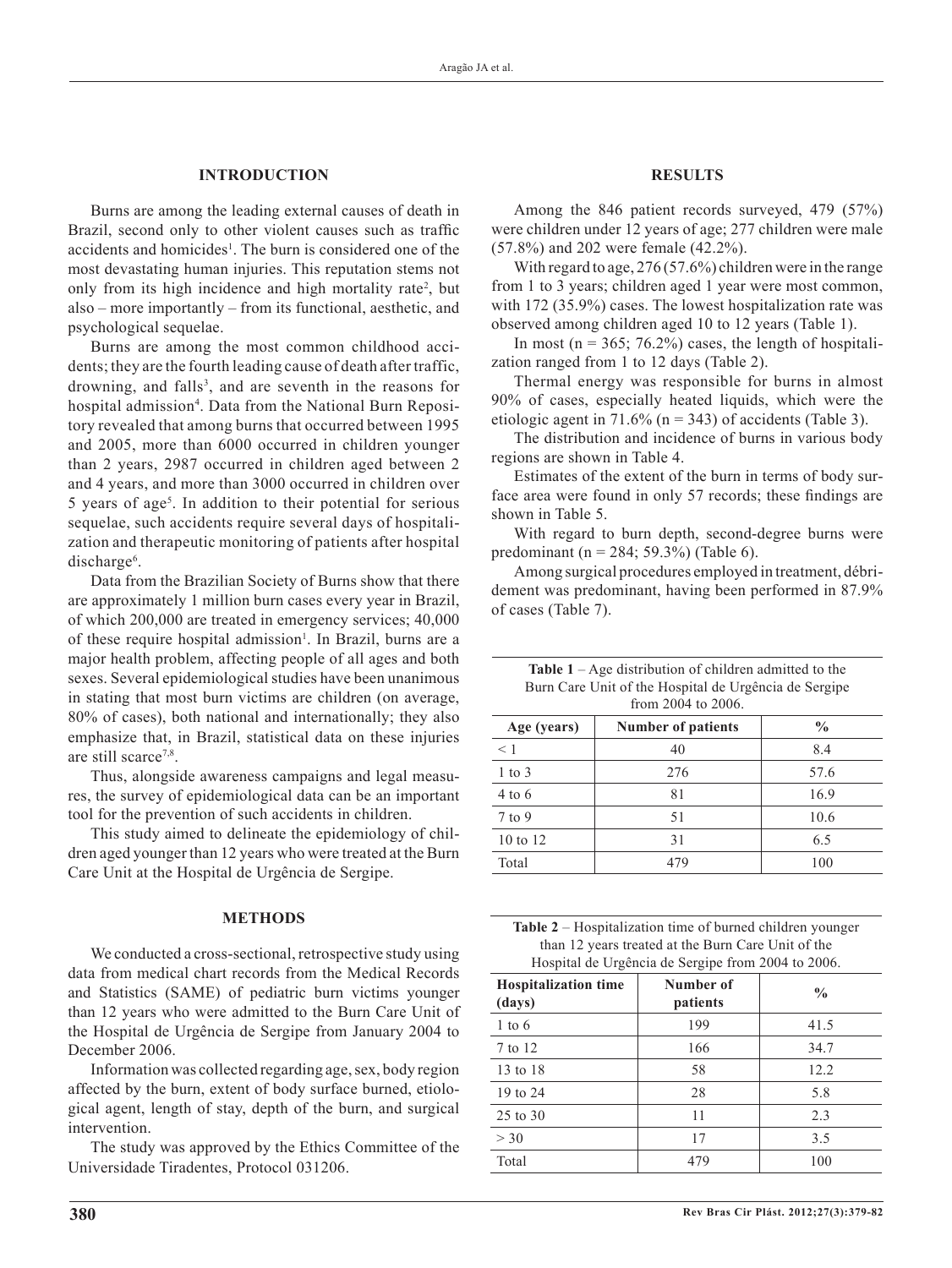#### **DISCUSSION**

Burns are considered a serious public health problem in Brazil. Knowledge of epidemiological data is of great importance in obtaining financial support for burn prevention and treatment programs and in helping to define the parallels between the experiences of national and international centers.

It was found that, of 479 patients admitted to the Burn Care Unit, 57.8% were male, a finding similar to that described by several authors $9-13$ .

In this study, more than 76% of the patients were hospitalized for a mean period of 2 weeks. Similar results were also found by other Brazilian authors<sup>10,13,14</sup>; in the other studies, 61.9% to 76.8% of the patients studied had a mean hospitalization time of 2 weeks. In the present study, in 17 (3.5%) cases, hospitalization was more than 4 weeks. In the studies by Pereira Júnior et al.<sup>10</sup> and Coutinho et al.<sup>13</sup>, 14.3% to 20.6% patients had an average length of stay of more than 4 weeks.

| <b>Table 3</b> – Distribution of etiological agents causing burns |
|-------------------------------------------------------------------|
| among children younger than 12 years hospitalized at the          |
| Burn Care Unit of the Hospital de Urgência de Sergipe             |
| from 2004 to 2006.                                                |

| <b>Etiological agent</b> | <b>Number of patients</b> | $\frac{0}{0}$ |
|--------------------------|---------------------------|---------------|
| Heated fluid             | 343                       | 71.6          |
| Heated solid             | 17                        | 3.6           |
| Fire                     | 58                        | 12.1          |
| Electricity              |                           | 15            |
| No data                  | 54                        | 11.2          |
| Total                    | 479                       | 100           |

| <b>Table 4</b> – Distribution and incidence of occurrence of burns in |  |  |  |
|-----------------------------------------------------------------------|--|--|--|
| the main body areas affected by burns in children at the              |  |  |  |
| Burn Care Unit of the Hospital de Urgência de Sergipe                 |  |  |  |
| from 2004 to 2006.                                                    |  |  |  |

| <b>Burned region</b> | <b>Number of regions</b> | $\frac{0}{0}$ |
|----------------------|--------------------------|---------------|
| Head                 | 158                      | 14.9          |
| Neck                 | 67                       | 6.3           |
| Thorax               | 305                      | 28.9          |
| Abdomen              | 23                       | 2.2           |
| Upper limbs          | 263                      | 24.9          |
| Lower limbs          | 196                      | 18.5          |
| Genitalia            | 34                       | 3.2           |
| Entire body          | 4                        | 0.4           |
| No data              | 7                        | 0.7           |
| Total                | 1.057                    | 100           |

Thermal energy was the most common etiologic agent of burns in patients admitted to the Burn Care Unit, particularly heated liquids (water, oil, coffee, and milk), which are part of the syndrome known as "hot kettle". These findings corroborate those reported by Rossi et al.<sup>7</sup>, Costa et al.<sup>9</sup>, Harada et al.<sup>15</sup>, and Gaspar et al.<sup>16</sup>, who attributed this to the fact that children have easy access to high-risk environments such as kitchens.

Information on the body surface area burned was not gathered in 88.1% of cases due to missing information in the

| Number of nationts<br>$1$ rned area $(0)$<br>$\frac{0}{\alpha}$ |  |  |
|-----------------------------------------------------------------|--|--|
| from 2004 to 2006.                                              |  |  |
| Hospital de Urgência de Sergipe                                 |  |  |
| 12 hospitalized at the Burn Care Unit of the                    |  |  |
| <b>Table 5</b> – Burned body surface in children younger than   |  |  |

| Burned area $(\% )$ | <b>Number of patients</b> | $\frac{0}{0}$ |
|---------------------|---------------------------|---------------|
| $1$ to $10$         | 24                        | 5             |
| 11 to $20$          | 16                        | 3.3           |
| 21 to 30            | Q                         | 1.9           |
| 31 to 40            |                           | 0.2           |
| 41 to 50            |                           | 0.2           |
| > 50                | 6                         | 1.3           |
| No data             | 422                       | 88.1          |
| Total               | 479                       | 100           |

| <b>Table 6</b> – Degree of burns in children younger than |
|-----------------------------------------------------------|
| 12 years hospitalized at the Burn Care Unit of the        |
| Hospital de Urgência de Sergipe                           |
| from 2004 to 2006.                                        |

| Degree of burn   | <b>Number of patients</b> | $\frac{0}{0}$ |
|------------------|---------------------------|---------------|
| First and second | 29                        | 6.1           |
| Second           | 284                       | 59.3          |
| Second and third | 36                        | 75            |
| Third            | 14                        | 2.9           |
| No data          | 116                       | 24.2          |
| Total            | 479                       | 100           |

**Table 7** – Surgical intervention in children at the Burn Care Unit of the Hospital de Urgência de Sergipe from 2004 to 2006.

| <b>Surgical intervention</b> | <b>Number of interventions</b> | $\frac{0}{0}$ |
|------------------------------|--------------------------------|---------------|
| Debridements                 | 421                            | 879           |
| Graft                        | 20                             | 42            |
| No data                      | 38                             | 79            |
| Total                        | 479                            | 100           |